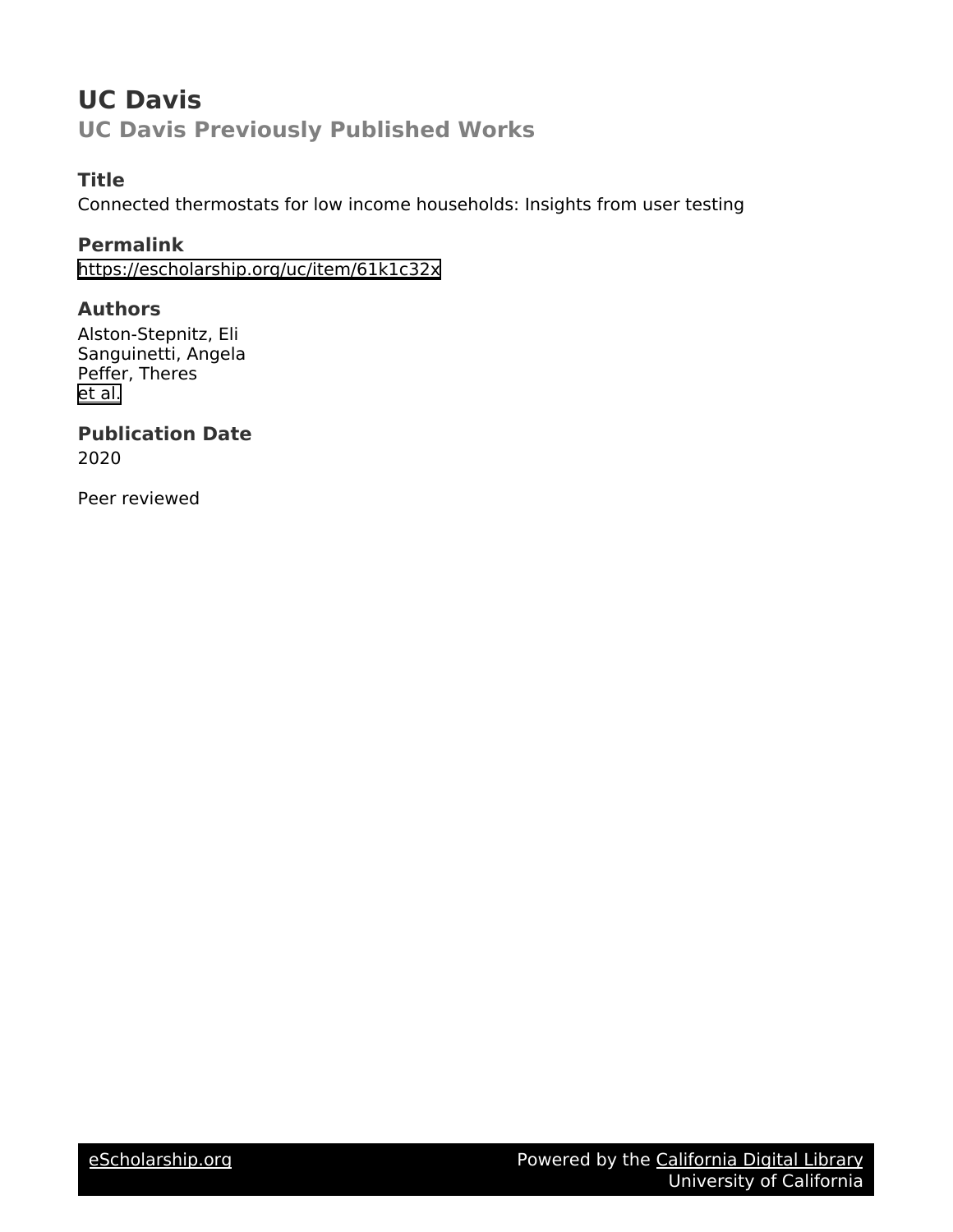## **Connected Thermostats for Low Income Households: Insights from User Testing**

*Eli Alston-Stepnitz, UC Davis Energy & Efficiency Institute, Consumer Energy Interfaces Lab Angela Sanguinetti, UC Davis Consumer Energy Interfaces Lab Sarah Outcault, UC Davis Energy & Efficiency Institute Therese Peffer, California Institute for Energy and Environment*

#### **ABSTRACT**

HVAC energy use is typically the largest energy load in low-income households, which have fewer plug and appliance loads and suffer from substandard HVAC systems and poor building envelope. Connected thermostats, with features like remote control and machine learning, can be a cost-effective strategy to reduce HVAC energy use, but these devices are prohibitively expensive for low-income households. This research was part of a larger project to develop and test an affordable connected thermostat designed for low-income households. This paper present**s** results from usability testing of the thermostat mobile app and two iterations of the thermostat hardware with a total of 27 households from two low-income communities in Sacramento, California. We present findings regarding user preferences for using the app versus the hardware for different functionalities and the value of remote control via Bluetooth rather than Internet. Usability implications of trade-offs between functionality, cost, and design are discussed.

### **Introduction**

Low-income households spend, on average three times more of their income on energy bills-- more than any other income group (Berry et al., 2018; Drehobl and Ross, 2016). Despite advancements in technology, the energy burden for low-income households has remained high, particularly among minority and rural households, and especially those with children and elderly residents (Lapsa et al. 2020). Heating, ventilation, air conditioning (HVAC) is typically the largest energy load in low-income households, accounting for 55% of total source energy and 30% of electrical energy use (Narayanamurthy & Zhao 2019). Programmable thermostats (PTs) offer some energy savings (Perry et al. 2011), but pale in comparison to more significant savings offered by more advanced, connected thermostats (Huchuk et al. 2018), which deliver accessible control through web, mobile, or voice platforms, and additional features for energy savings and load management (e.g., adaptation to occupant schedules). Thus, low-income households could potentially benefit from connected thermostats, but most available products are expensive and require access to WiFi (Ford et al. 2017; Pritoni et al. 2017), which may be less available in lowincome households (Lapsa et al. 2020).

The energy impacts of programmable as well as more advanced thermostats are dependent on user behavior (Sanguinetti et al. 2017, 2018), which is heavily influenced by product usability (Nielsen 1993; Peffer et al. 2012; Perry et al. 2011). For example, actual outcomes of PTs, which require significant user interaction, tend to fall short of their energy savings potential because users find PTs difficult to understand and program (Gunshinan 2007; Peffer et al. 2011; Pritoni et al. 2015). Connected thermostats, while not as dependent upon user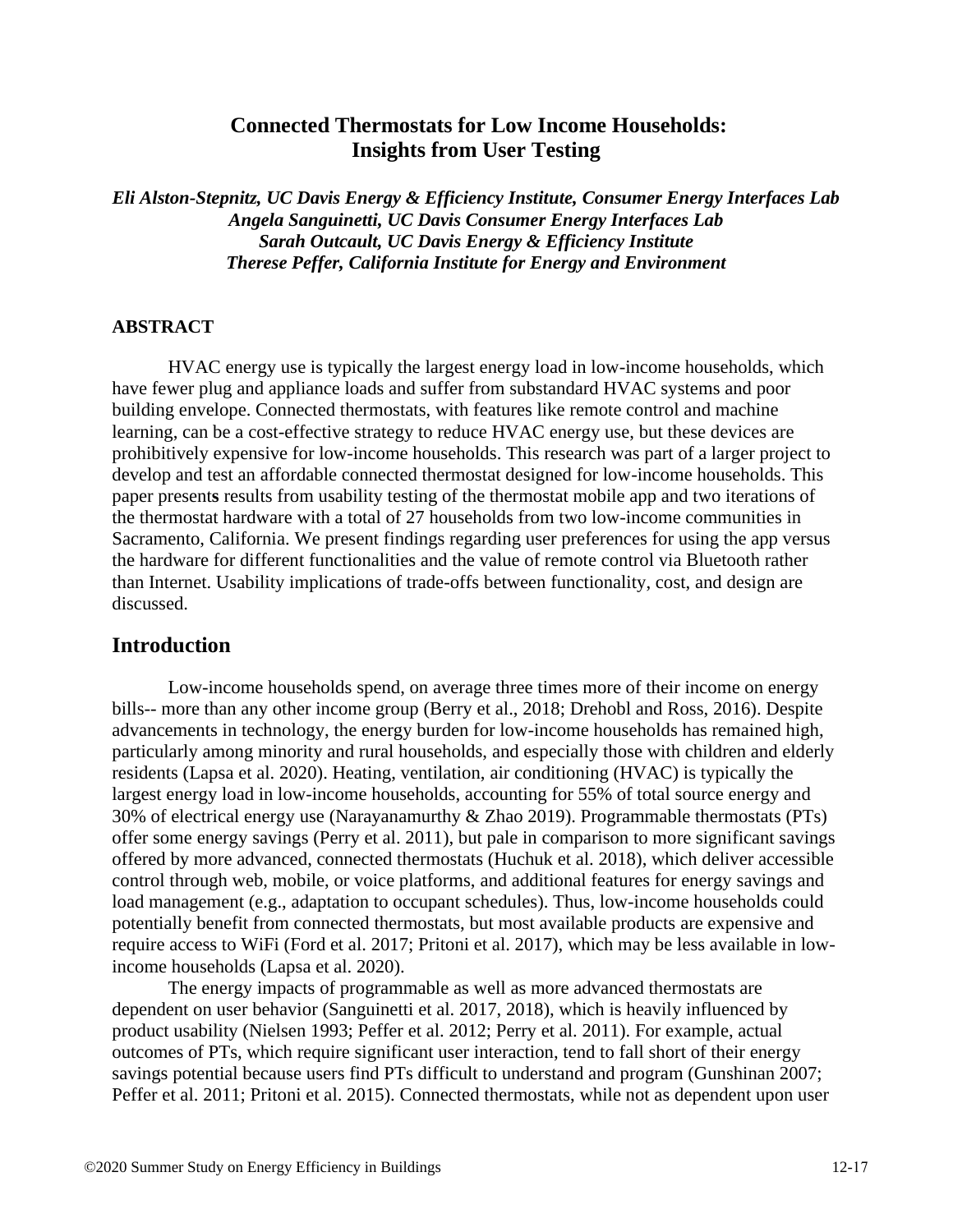behavior as PTs if they include machine learning functions, still require user interaction with a mobile app and for certain functions, the device itself. Considering the rapid growth of the smart thermostat market<sup>1</sup> (Mordor Intelligence 2020), it is likely that manufacturers have conducted usability research, but as Meier and colleagues have noted (2010), insights from such studies are not available in the academic literature.

Looking to available industry research, Herter and colleagues (2014) conducted usability testing with a variety of commercially available smart thermostats. They found that several features contributed to user preference and ease of use, including large screen and menu text size, colored screens and overall aesthetics, and few required inputs to change modes. They concluded that utility programs involving thermostats should require threshold usability scores, conduct usability testing for all models being considered for programs, and provide extra training for renters and the elderly who take longer to complete tasks.

This paper presents insights from usability testing of a thermostat system called LYDIA, developed for the California Energy Commission project titled "Intelligent HVAC Controls for Low-Income Housing." While this research does not describe the product development phase, the following section provides a brief overview.

### **Background**

Prior research has documented the energy-saving potential of advanced, connected thermostats. However, several factors inhibit their suitability for low-income housing environments, including high costs, wiring limitations, and limited access to WiFi. To meet the needs of low-income households and low-income multi-family building owners, the project team aimed to develop a thermostat that cost less than \$75, did not require WiFi, and could be powered for up to one year on AA batteries, thus eliminating the need for a common wire or Cwire that many older HVAC systems do not have.

The thermostat was to be designed to control basic HVAC operations for up to 3-stage heat/2-stage cool, with humidity sensing, options based on energy costs, and fresh air control using ASHRAE 62.2. In addition, the original intent was to embed efficiency analytics based on consumers' revealed preferences, runtime data, indoor set points, indoor temperature, and stage operation. Another key objective was to ensure that the thermostat would allow users to achieve their comfort and energy- (or money) saving preferences. The intention was to design the hardware and software to be usable even with limited English and/or computer skills. Another objective was to incorporate features and functions that would deliver energy savings without the user having the explicit goal to conserve energy.

The outcome was two iterations of the hardware and a mobile application developed to work with the second iteration of the hardware. The second iteration of hardware, LYDIA, included some improvements based on usability testing (described in this study) and some to better meet the aforementioned objectives (e.g., a switch from LED light indicators to "e-paper" for the interface in order to save power). Features intended to save energy included on/off options for the whole HVAC system, timer, away mode, scheduler, and comfort band. The on/off, timer, away, and schedule features were intended to promote energy savings by keeping the system from running unnecessarily. The comfort band concept was to create a graphic display of temperature instead of a single digital display in order to show the current indoor

 $<sup>1</sup>$  The smart thermostat market was valued at USD 849.14 million, in 2019, and is expected to reach a value of USD</sup> 2858.63 million by 2025, at a CAGR of 23.1% during the forecast period (2020- 2025).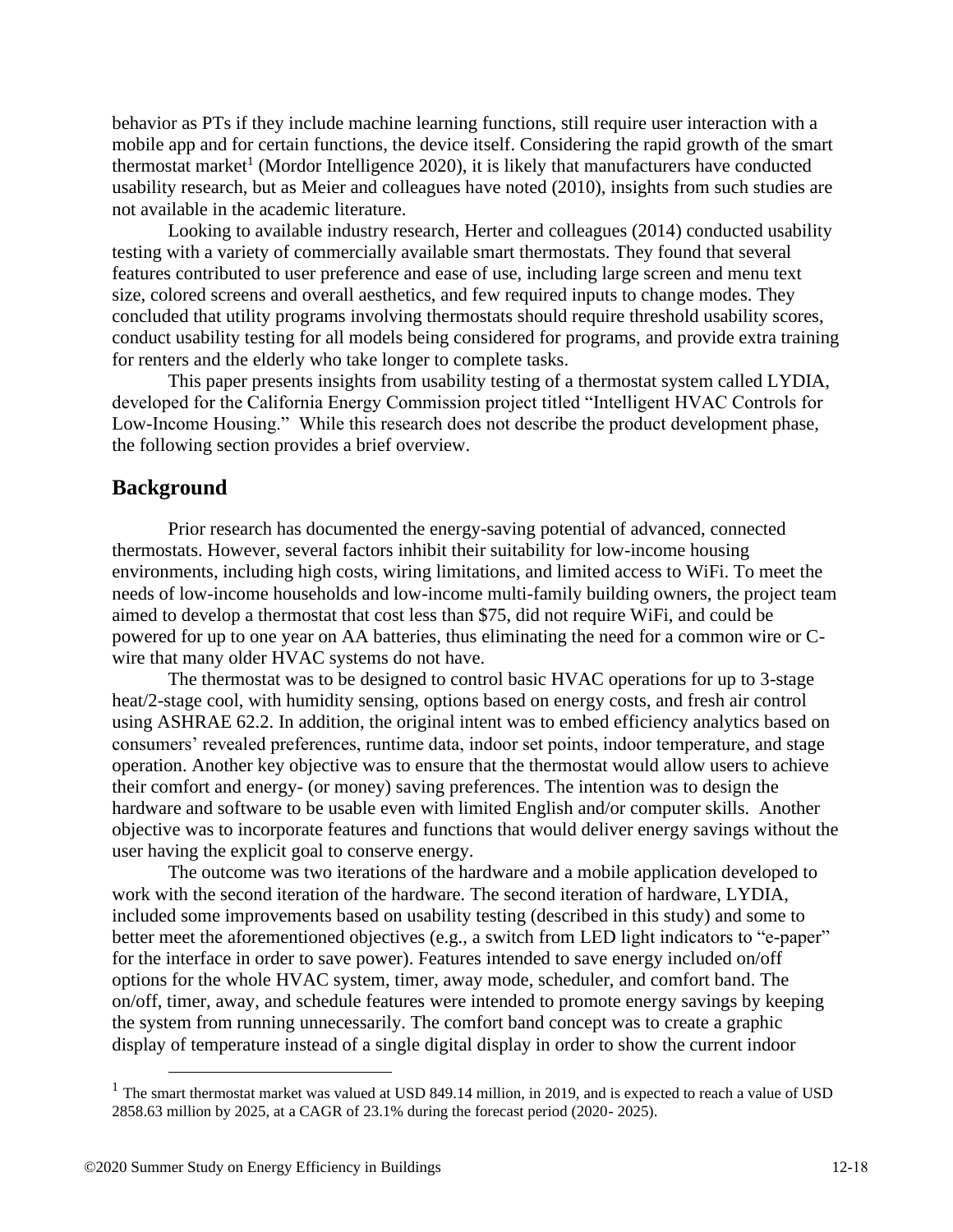temperature within a range of comfortable temperatures (such as between the heating and cooling setpoints). The design intention was to promote the idea that there is no single temperature (i.e., setpoint) associated with comfort. While the original intent was to include machine learning, those functionalities were not ultimately developed due to data constraints. However, the unit was a connected device, able to use Bluetooth to communicate with a mobile application, thus providing the capability of machine learning in the cloud.

## **Methodology**

Usability testing was conducted with the three LYDIA interfaces: two iterations of the thermostat hardware and one version of the companion mobile application. Testing was conducted with residents of two low-income multifamily housing communities<sup>2</sup> with central heating and cooling. Both communities are in the Sacramento, CA, area and managed by the same property developer, who was a partner in the research project.

The first round of testing focused on the first hardware iteration and was conducted at both communities, in August, 2018, with a total of 16 participating households. The second round tested the second hardware iteration and the mobile app, and was conducted at only one community, in December, 2019, with 11 households. Staff at each community assisted in recruiting participants by distributing flyers and scheduling resident appointments with researchers.

Testing took place in a quiet common area in each community. Two researchers were present for all test sessions: one directed the testing while the other took notes and assisted with recording equipment. Residents were scheduled to come in turns and invited to come alone or bring multiple household members (most came alone, with the exception of those needed translation support). First round testing sessions ranged from approximately 10-30 minutes in length and second round sessions ranged from 30-60 minutes. Each participating household received a gift card: \$25 Target or Walmart for the first round (their choice), and \$30 Target for the second round.

Participants included a range of ages and household compositions (e.g., single, couples, with and without young children, teenagers, and other arrangements of multiple generation households). Most participants spoke English, but participants who did not, or had limited fluency, brought a family member to translate or housing staff assisted. Several participants had mobility impairments.

Testing sessions proceeded as follows. Researchers asked participants to complete tasks with the thermostat system in order to assess the usability of each available feature and functionality on the hardware and/or app being tested. The first round of testing included five tasks to be performed using the first iteration of the hardware. The second round included the same five tasks to be performed with the second iteration of the hardware, and another eight tasks to be performed with the mobile application. The hardware and app were tested individually, not in conjunction, so interoperability issues were not addressed. In order to minimize potential bias from order effects in the second round (i.e., exposure to the app first versus the hardware first), half of the participants performed tasks on the hardware first and the other half on the app first.

The authors of this paper devised the testing protocols and the product development team reviewed them to ensure all functionality of the hardware and app were tested. A moderated

<sup>2</sup> Units subsidized by the Low Income Housing Tax Credit (LIHTC) program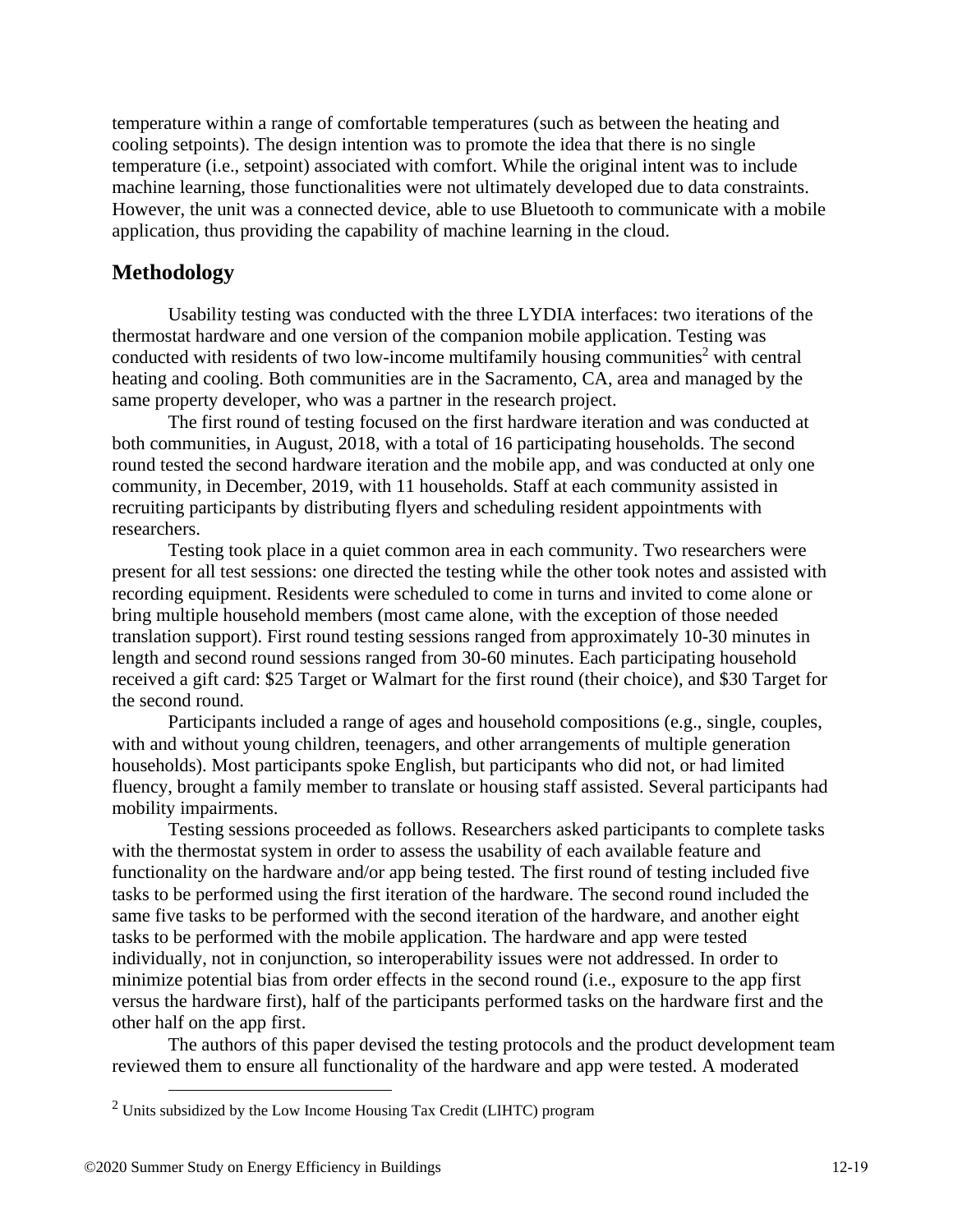"think aloud" protocol was employed for task completion activities. Researchers provided the initial instruction to complete each task and encouraged participants to speak aloud their thoughts and describe what they were doing as they attempted to complete the task. The researcher delivered minimal prompts and feedback as needed during task completion. Participant interactions with the device and their verbal comments were recorded. Video recordings were aimed at the device and participants' hands; faces were not recorded.

Interspersed with the task completion activities, researchers posed questions to participants regarding how they would use certain features if the system were installed in their home, and asked for their subjective appraisals of various aspects of the system. The latter was also accomplished via post-testing interview questions in both rounds, and a usability survey was added to the protocol for the second round. The survey consisted of a scale called the System Usability Scale (SUS), which has ten questions, each with five response options, which aimed to quantitatively assess general usability of the LYDIA thermostat system (hardware and app). In their 2015 study, Herter and Okuneva suggested the SUS was a faster, cheaper alternative to extensive lab-based testing; their findings revealed a 91% correlation between the SUS and a more extensive usability scoring system.

Gazepoint eye-tracking equipment was used for usability testing with the mobile application to yield additional data regarding user experience. This equipment tracked participants' eye movement to map their gaze on the screen displaying the mobile app. The mobile app was displayed on a computer monitor. This method enabled analysis of locations on the app screen that received more or less attention during each task.

#### **Results and Recommendations**

Results of both rounds of usability testing are summarized below along with interpretation and recommendations for future iterations of this product or other connected thermostats. Results are organized by usability tasks, followed by a section on further findings from post-testing interview questions, and the SUS score and comparison.

#### **Turning Thermostat On**

Across all three platforms, most participants were able to recognize the power button when prompted to turn the thermostat on. With the first hardware, a few participants had trouble seeing the power button clearly; thus, a recommendation from the first round of usability testing was to increase the contrast of the power symbol on the button. The second hardware iteration addressed that concern and no such issues were observed in the second round of usability testing.

Another issue with the first hardware was that some participants could not tell the difference between on and off states due to the illuminated green light to indicate the current temperature, which was present in both the on state and off state. The second hardware addressed this issue as well in that no information is displayed in the off state. Although this made it easy to determine whether the device is on or off, it precludes the ability for users to determine the temperature without turning on the system. Presumably for similar reasons as the first hardware (information displayed in off state), users occasionally had difficulty recognizing if the app was On or Off; however, the red/green color of the power icon in combination with the explicit "Turn Off/On" label beneath it did help users identify the state. Another cue could be added to make the On/Off state more obvious in the app, such as shading the screens except the power button when Off.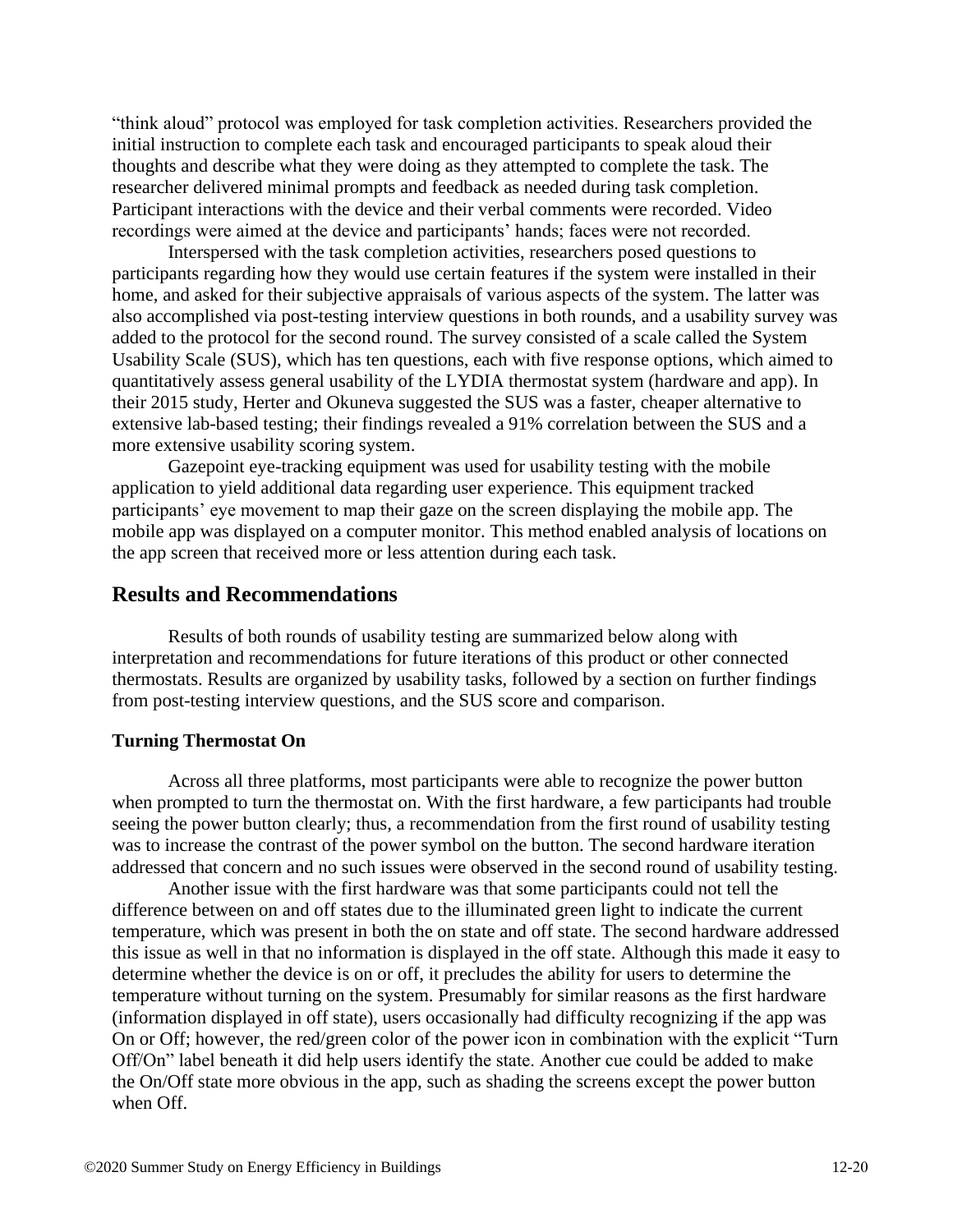#### **Reading Current Temperature**

Across the three platforms, users easily identified the current temperature (Figure 1). The green light on the device in the first-round usability testing, which was present in the Off state, made it very clear to users. Most users correctly identified the current temperature on both the second device and app, however a couple participants did confuse one of the setpoints with the current temperature during testing (thinking the large number in the center might be a setpoint). The words heat/heating or cool/cooling directly beneath the indoor temperature may have contributed to this confusion. Potential solutions are placing the words "Heat to" or "Cool to" next to the corresponding setpoint or putting the setpoint in the phrase, e.g., "Heat to 72".



Figure 1. Current temperature (pictured left to right: first hardware; second hardware; mobile application).

#### **Changing Temperature**

Across the three platforms, users instantly understood how to increase or decrease temperature using the arrow or  $+$  and  $-$  buttons. In particular, users responded well to the immediate responsiveness of the first hardware and the mobile app to each button press, along with their numeric labels of each degree (first hardware) or setpoints (app); see Figure 2. However, on the second hardware the long lag between pressing an arrow and seeing the temperature change created a lot of confusion; the setpoints disappearing before they moved added to the confusion. Participants would often just keep pressing the arrows when there was no immediate response, in many cases resulting in a greater setpoint change than required to complete a task (e.g., turning to a lower setpoint than they might otherwise in order to turn on A/C); see Figure 3. They did not determine in advance the number of presses required for a desired change, which requires analyzing the degree scale (2 degrees between tick marks) and then counting or estimating the number of degrees between the desired setpoint and the current one. One participant remarked, "It needs to show you the temp moving as you click buttons."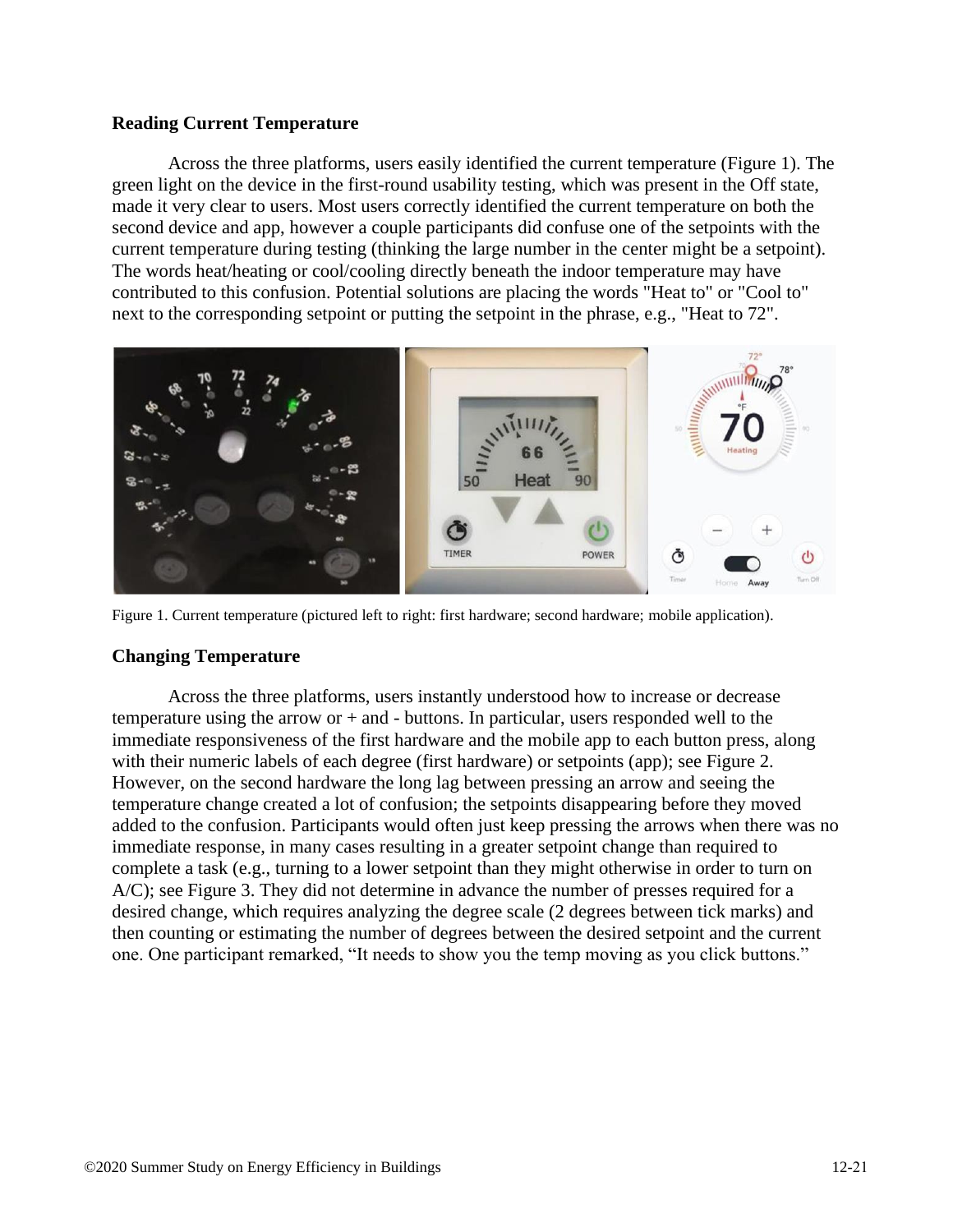

Figure 2. Labelled setpoints that change immediately upon user action on first hardware.



Figure 3. Setpoint change process on second hardware: setpoints disappear, then blinking box around new setpoint location, then reappearance of setpoints.

Moreover, although the arrow and  $+/-$  buttons were intuitive, most participants were confused by the presence of two setpoints (heating and cooling) on all three interfaces. Heat+Cool mode was the default setting on all interfaces tested and in this mode there are two setpoints: heating and cooling. Almost half of first-round participants and more than half of second-round participants did not successfully complete the task of getting the heat or A/C to come on without further prompts from the researcher. They often only moved the setpoints to the point where one was beyond the current temperature instead of both as required. Even after the researcher explained the heating and cooling setpoints, participants often became confused about them again in subsequent tasks (e.g., using the scheduler). Misperceptions included that the temperature would range between the setpoints (e.g., heat past the heating setpoint as far as the cooling setpoint or vice versa). When in Heat Only or Cool Only mode, participants were able to successfully complete the task of turning on A/C or heater. Participants universally preferred the single setpoint of Heat or Cool Only mode to the dual setpoints of Heat+Cool mode.

An interface that can respond to user actions immediately is crucial for usability. The temperature gauge should also be clearly labeled so that users can easily set precise setpoints. Another strong recommendation is to eliminate the Heat+Cool mode and dual setpoint approach,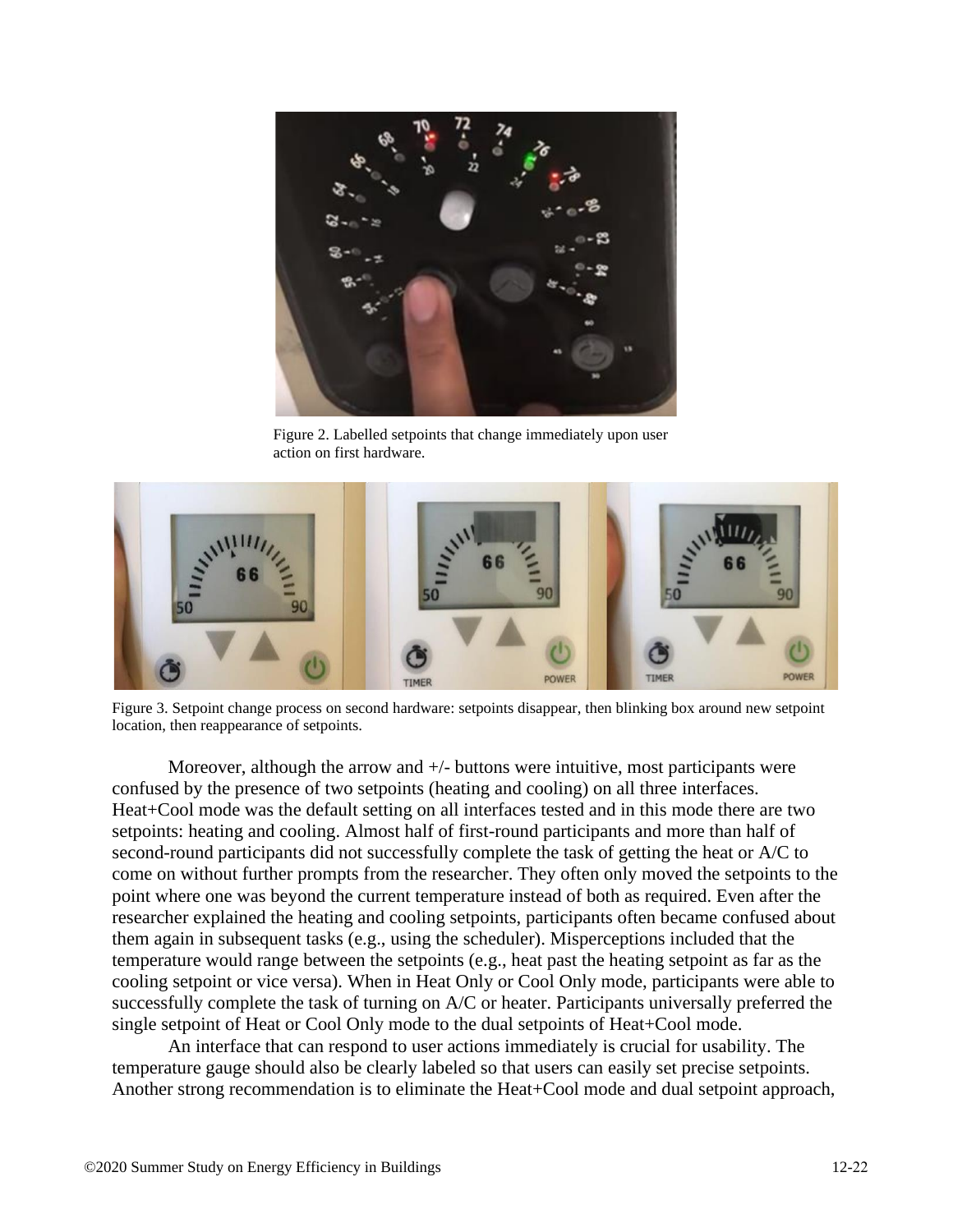or at least do not make it the default setting. Instead, the defaults should guide the user to choose Heat Only or Cool Only mode or automated features could select for the user. This would eliminate confusion over the dual setpoints.

Another possible strategy to promote the idea of a comfort band is limit controls to setting a setpoint range rather than a single setpoint. This range could correspond to the hysteresis setting, the top or bottom of which would be the cooling or heating setpoint and the opposite end would be the point at which the A/C or heater kicks on (in Cool Only or Heat Only mode respectively). An eco-mode could increase this range. This would be educational, by promoting accurate perceptions that the temperature will fluctuate a little (which it always does anyway) and could thus help users become less attached to a specific single setpoint, which could ultimately pave the way for more conservative HVAC operations.

#### **Setting Timer**

The first hardware and the app allow for setting a timer for 15, 30, 45, or 60 minutes, whereas the second hardware only enables a 15-minute timer. Half of the first-round participants were able to complete the task involving the timer with the first hardware without any assistance. Some users had trouble seeing the button clearly. A few tried to turn the timer button rather than push it. It took a little experimentation or guidance to realize the button could be pressed multiple times to increase the timer duration (indicated by the LED orb around the button lighting up in quarterly increments with each press, and turning off with the fifth press). Some users misunderstood the function to be scheduling the system to turn on rather than off.

The timer button design was more salient in the second hardware and app design and labelled "Timer" (Figure 4). Again the lag on the second hardware confused users because they expected an immediate response. Only one participant accurately determined that the timer on the second hardware was for 15 minutes. Other guesses included 10 minutes (the icon on the digital display resembled a clock in the two-o-clock position).



Figure 4. Timer icon displayed when the timer is set on second hardware.

On the app, like the first hardware, participants did not quickly realize they could set the timer for different intervals and they did not always notice the banner that appeared at the top of the app counting down the time. Some participants tried to increase the timer duration by pressing the + button or going into settings (the settings icon is near the timer banner). Similar to the first round, a few second-round participants misunderstood the function to be scheduling it to turn on rather than off.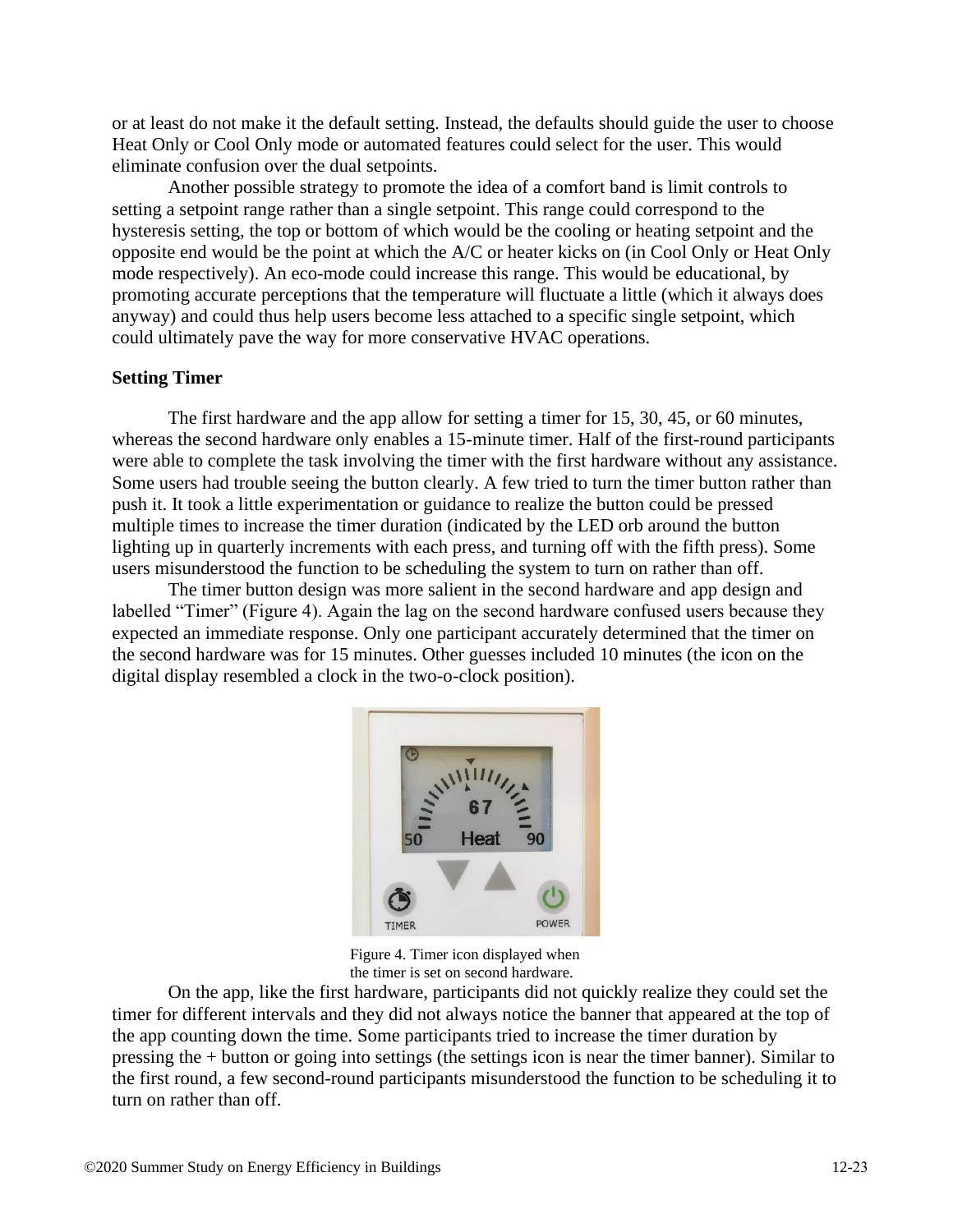Regarding the utility of the timer, about one-quarter of first-round participants said they would use it at night. Only one second-round participant gave that use case (perhaps this was due to the seasons, first round in summer and second in winter, if running the A/C at bedtime is more common than running the heater). Another use case offered was to turn it on while bathing children so it would be warm when they got out. To better promote understanding and use of the timer function, it should be named something more suggestive of the potential use cases (e.g., Heat/Cool Boost, Quick Cool/Heat, Cool/Heat Blast). Information about the duration of the timer should also be better integrated with the timer button (rather than appearing in a separate banner at the opposite end of the screen).

#### **Turning Thermostat Off**

Most participants in both testing rounds were easily able to turn the thermostat Off when prompted to turn off heating or cooling. Most liked this feature and thought they would use it. Several participants noted the utility of this feature for enabling children and elderly family members in their home to complete the task of turning Off heating or cooling.

#### **Away Setting (App Only)**

The Away setting was not intuitive to users because the setpoints did not change in a meaningful way when they first switched to Away and there were no prompts to change the setpoints or indications of the purpose of the feature (Figure 5). Also, the Away setting always defaulted to Heat+Cool mode even if the mode set for Home was Heat or Cool. Switching to Away should automatically create a default setback for the user and a tutorial wizard should explain this feature when the user first explores it. It should also default to the same mode as Home settings.

Several users accidentally increased or decreased their setpoints in the Away setting, thinking they were adjusting them in Home. It was also not clear to participants that they could not turn on the Schedule in Away mode (they had to switch back to the Home mode). Similar to the recommendation for the Off mode, having a cue across all screens to indicate when the Away setting is active would be helpful.

Some participants said they would use the Away feature, but many did not find it relevant. Most participants expressed that they or other household members are always home, which makes the Away feature less useful. Of those who considered changing settings when leaving, most preferred to just turn the thermostat off. One participant noted that Away would be more useful in the summer. These findings validate the decision to not include the Away feature on the hardware, and only provide it on the app (if that). Further usability testing after the aforementioned improvements to the Away setting would help determine if this is a useful feature to retain in the app.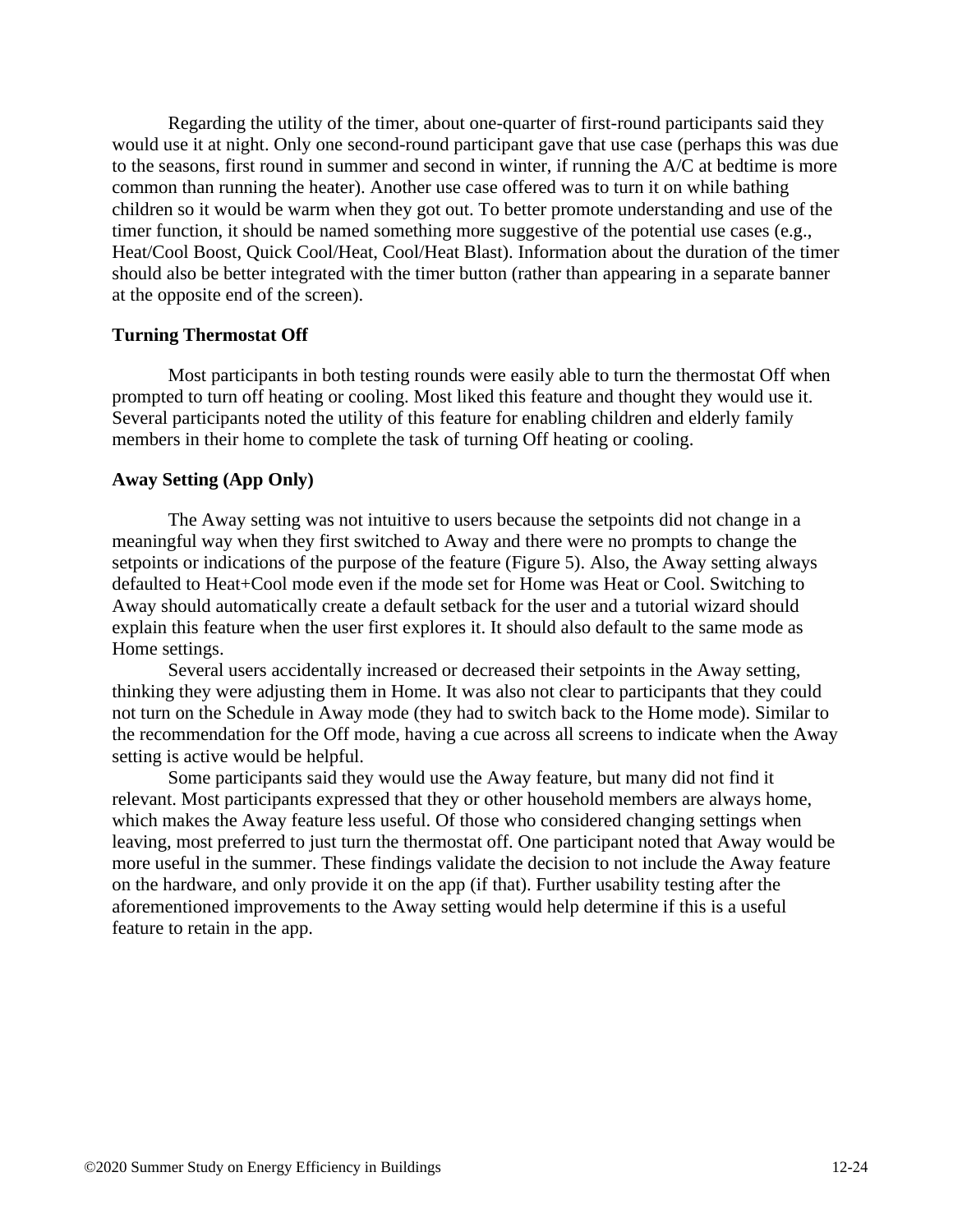

Figure 5. Home and Away mode in the app.

#### **Scheduler (App Only)**

All participants were able to locate the scheduler, which allows users to set desired temperature ranges for different times of the day for each day of the week. Most were able to program the schedule, with two points of confusion: dual setpoints and absence of end times for events. The confusion around the dual setpoints described with the changing temperature task was compounded in the scheduler. Even participants who eventually grasped the meaning of the two setpoints on the temperature gauge in the main screen were perplexed about it again, perhaps because it is shown in different formats compared to the gauge (Figure 6).

| Monday      |                           |                     | $\bf \bm \theta$ |                    |                 |           |   |            |
|-------------|---------------------------|---------------------|------------------|--------------------|-----------------|-----------|---|------------|
| Τ<br>M      | w<br>T                    | E<br>S<br>S         |                  |                    |                 |           |   |            |
|             | 72°-88°                   | $72^\circ.78^\circ$ | Morning          |                    |                 |           |   |            |
| 7:30AM      |                           | 5:30PM              | Start time       |                    |                 |           |   | 7:30 AM    |
| 7:30AM<br>O |                           |                     |                  | $\Rightarrow$<br>4 | $\approx$<br>27 |           |   |            |
|             | Morning                   |                     |                  | 5                  | 28              |           |   |            |
|             | $72^{\circ} - 88^{\circ}$ |                     |                  | 6                  | 29              |           |   |            |
|             |                           |                     |                  | 7                  | 30<br>፡         | <b>AM</b> |   |            |
| 5:30PM<br>Ç |                           |                     |                  | 8                  | 31              | PM        |   |            |
|             | <b>Evening</b>            |                     |                  | 9                  | 32              |           |   |            |
| 949         | $72^\circ - 78^\circ$     |                     |                  | 10<br>$1 - 1$      | 33<br>$-1.41$   |           |   |            |
|             |                           |                     | Heat to          |                    |                 |           | M | $72^\circ$ |
|             | <b>Add Event</b>          |                     | Cool to          |                    |                 |           | ₩ | $88^\circ$ |

Figure 6. Reviewing and editing events in the schedule.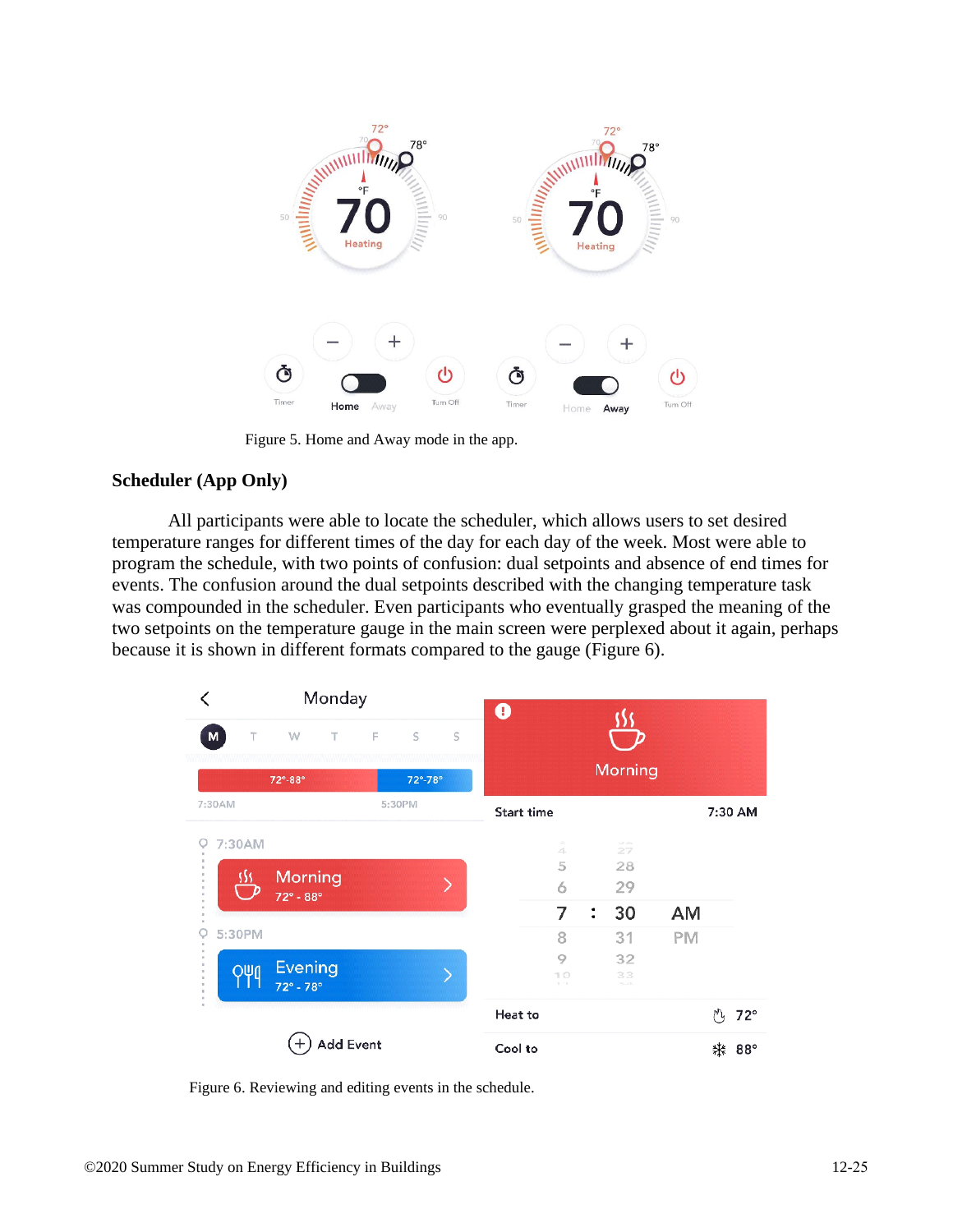The "Heat to" and "Cool to" language in the editing events screen confused people; as one participant noted, "It's winter, so why would we be cooling?" Looking at event temperature ranges in the daily schedule (e.g., 72-82), participants often confused the cooling and heating setpoints or again misunderstood the setpoints to be a range within which the temperature would vary. Scheduling cooling and heating schedules separately, even when in Heat+Cool mode, would dramatically improve the usability of the scheduler.

The second issue, no end times for events, caused confusion because participants typically did not care to schedule an entire day, but instead had preferences for specific time periods. For example, several participants wanted to schedule the heater to come on in the morning and to a lesser extent in the evening but were less concerned with a concrete midday schedule. Once they put in start times for morning and evening events, and deleted daytime and nighttime events, they did not realize that the whole day up to evening event would be encompassed in the morning event and the whole night in the evening event. To fit user preferences and enable energy savings, the scheduler should allow gaps between events during which the thermostat would default to off rather than forcing setpoints for all times. This would also better promote energy conservation.

#### **Usage Screen (App Only)**

Most participants generally appreciated the usage screen (Figures 7-8), but many found it to be too much information and could not imagine specific uses for it. It reminded some of features on their energy bills. Percent difference compared to previous day, neighbors, or goal did not seem significantly or differentially motivating. Some expressed preference for comparing current month to same month last year. Most users said they would not be interested in seeing their usage compared with similar households or setting usage goals; it is worth noting that people tend to underreport the influence of social norms (Nolan et al. 2008). A few participants expressed that their energy costs are so low that this information is not motivating.



Figure 7. Usage screen stats (top of usage screen); participants shown three versions.

Providing strategically timed notifications during peak hours or perhaps just when users interact with the thermostat during peak hours or when they are using the scheduler would likely be more effective than a retrospective usage screen. Maintaining the usage screen seems worthwhile, but the information should be simplified, e.g., note heating and cooling usage separately in the stats at the top of the screen and exclude the Away and Off settings data from the bar chart. The monthly comparison view was not tested but might be more meaningful than daily since it can be used to gauge potential cost of bill compared to previous month. Comparing to same month of prior year, at the end of each month, as is common practice in energy feedback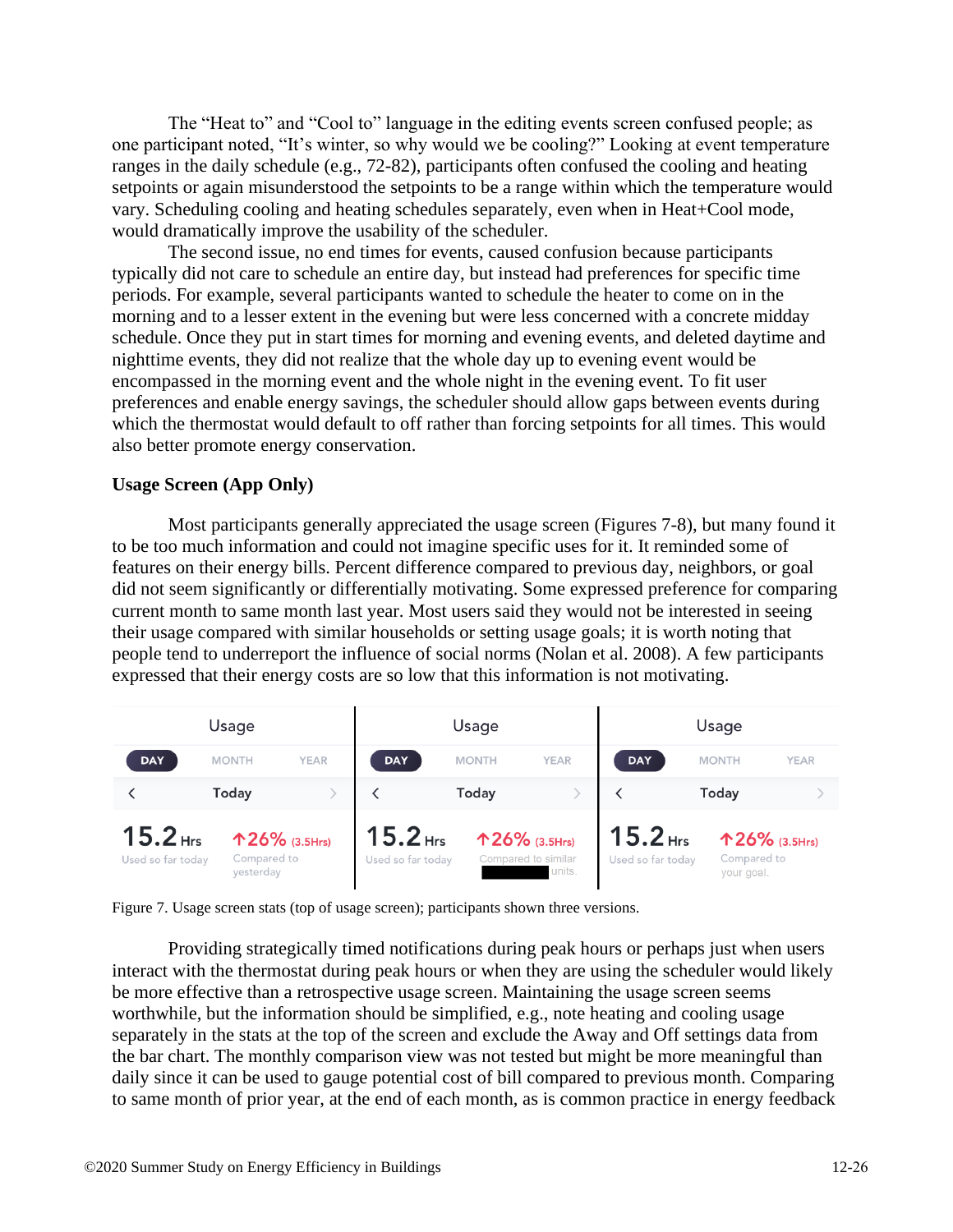programs, could also be effective. A notification at the end of each month via the app to encourage users to check the usage screen could increase engagement.



Figure 8. Usage screen graph (bottom of usage screen).

#### **Post-Test Interview Questions**

Most participants had a smartphone and liked the idea of having an app to control their thermostat. Only a few participants said they would not likely use the app. Some were disappointed that the app would not work outside the home, but most still appreciated it, particularly those with mobility impairments and elderly participants. With the exception of the second hardware, most participants preferred the LYDIA system to their current thermostat. Several participants noted that they would want or need training with the system before using it. Usability testing results should be used to inform training materials for thermostats.

#### **System Usability Scale (SUS)**

The average SUS score for LYDIA among second-round usability testing participants was 69. A SUS score of 68 is considered average. It is worth noting that most participants had trouble with the language in the SUS, either because English was not their first language, and/or the terminology was unfamiliar (e.g., terms like "cumbersome"). Furthermore, some participants expressed that their current thermostat was quite unsatisfactory and thus may have been judging LYDIA against a relatively low standard. These observations suggest caution when interpreting results and special consideration when using the SUS in future studies with populations in lowincome housing or other underserved communities.

### **Conclusion**

This research helps fill the gaps in academic literature on connected thermostat usability and thermostat usability among underserved populations. The findings highlight important features and considerations for usable, energy-conserving, and affordable connected thermostats,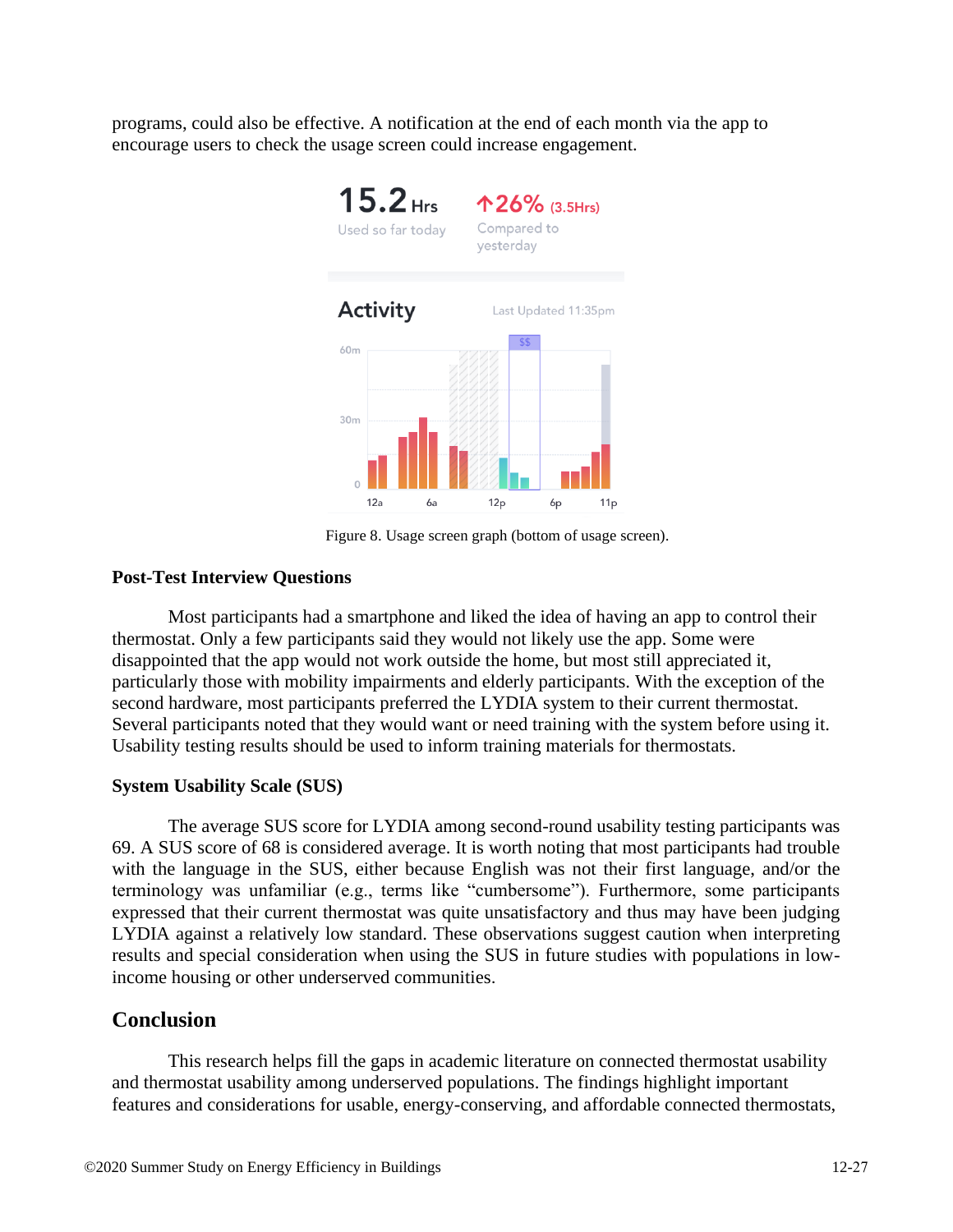as well as other types of thermostats. Displaying heating and cooling setpoints at the same time was tremendously confusing. Further research would be needed to understand the degree to which this issue would persist with prolonged product use, other means of promoting the comfort band concept, and whether over time it could result in perceptual shifts among users to promote acceptance of a wider indoor temperature range.

The On/Off and Timer functions, which are simple yet uncommon features, were particularly popular. Participants found the ability to turn the system on or off desirable and were able to identify use cases for it that might result in energy savings compared to their current habits. The timer was generally appreciated and seems a promising feature for both user experience and energy savings given design improvements to clarify the function and suggest energy-saving use cases. On the other hand, participants expressed relatively less interest in more complex features: Away, Scheduler, and Usage. More research is needed to explore whether and how these features could be designed to be more meaningful for low-income households.

Results were consistent with Herter's (2014) findings that aesthetics (appearance, feel, and sound) are important. Participants were generally positive regarding aesthetics of the first generation hardware which included three dimensional buttons and colored LED light indicators. This overall positive response to the first hardware (tested without a companion app) demonstrates that an affordable connected thermostat device can be pared down to basic features and still be appealing. In contrast, participants were quite put off by the appearance of the second generation device and dissatisfied with its insufficient (tactile, visual, or auditory) feedback during interactions (compounding frustration with lagging response time). Given that the hardware interface was changed from LED lights in the first prototype to e-paper in the second iteration to save power, it seems that designing a product to run on batteries for applicability to buildings without a C-wire connection may not be worth the necessary sacrifices in interface design and resultant usability. Further research with alternate designs is needed to confirm this.

Almost all participants' valued the app as the strongest feature of the system—something that both increased convenience as well as removed physical ability barriers— though some felt limited by Bluetooth control and would prefer a WiFi enabled system that would allow them to control their thermostat while away from home. Overall, the findings suggest that connectivity without WiFi is still worthwhile for this population and likely others.

In sum, despite limitations of the LYDIA system, usability participants in low-income communities were overwhelmingly positive about the idea of a connected thermostat with a basic hardware interface and a companion app. The system's simple yet relatively novel features (easy On/Off and Timer) were well-received. Given the potential for connected thermostats to support enhanced comfort and energy and cost savings among low-income households, further efforts are needed to made these technologies more accessible to them and suited to their needs. To achieve these goals, usability considerations should be integral to product design, development, and evaluation.

## **References**

- Berry, C., C. Hronis, and M. Woodward. 2018. "Who's Energy Insecure? You Might be Surprised." 2018 ACEEE Summer Study on Energy Efficiency in Buildings. <https://aceee.org/files/proceedings/2018/index.html#/paper/event-data/p393>
- California Budget Project. 2007. *A Generation of Widening Inequality: The State of Working California, 1979 To 2006.*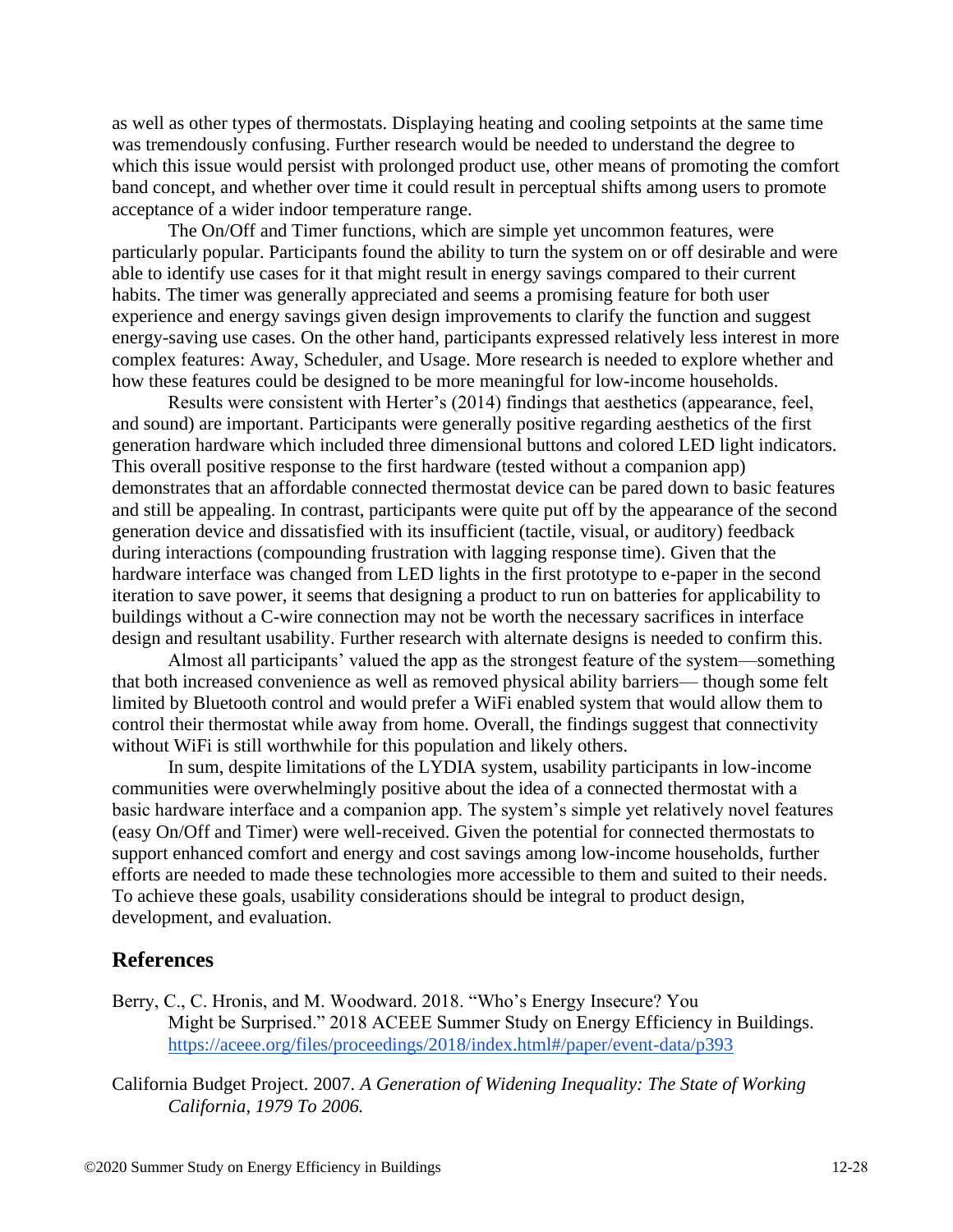- Churchwell, C., and M. Sullivan. 2014. *Findings from the Opower/Honeywell Smart Thermostat Field Assessment.* PG&E Emergent Technologies Program. Project Number: ET11PGE3074
- Drehobl, A., and L. Ross. 2016. "Lifting the High Energy Burden in America's Largest Cities: How Energy Efficiency Can Improve Low Income and Underserved Communities." American Council for an Energy-Efficient Economy (ACEEE). <https://aceee.org/researchreport/u1602>
- Ford, R., M. Pritoni, A. Sanguinetti, and B. Karlin. 2017. "Categories and Functionality of Smart Home Technology for Energy Management." *Building and Environment,* 123, 543-554.
- Gunshinan, J. 2007. "Energy Star Changes Approach to Programmable Thermostats." *Home Energy Magazine*.
- Huchuk, B., W. O'Brien, and S. Sanner. 2018. "A Longitudinal Study of Thermostat Behaviors Based on Climate, Seasonal, and Energy Price Considerations Using Connected Thermostat Data." *Building and Environment,* 139, 199-210.
- Herter, K., and Y. Okuneva. 2014. *SMUD's Communicating Thermostat Usability Study*. El Dorado Hills, California: Herter Energy Research Solutions. Accessed from: [www.HerterEnergy.com/pages/publications.html](http://www.herterenergy.com/pages/publications.html)
- Lapsa, M.V., M.A. Brown, A. Soni, and K. Southworth. 2020. *Low-Income Energy Affordability: Conclusions From A Literature Review*. (No. ORNL/TM-2019/1150). Oak Ridge National Laboratory (ORNL), Oak Ridge, TN (United States).
- Meier, A., C. Aragon, B. Hurwitz, D. Mujumdar, T. Peffer, D. Perry, and M. Pritoni. 2010. *How People Actually Use Thermostats*. (No. LBNL-4977E). Lawrence Berkeley National Laboratory (LBNL), Berkeley, CA (United States).
- Mordor Intelligence. (2020). *Smart Thermostat Market- Growth, Trends and Forecast (2020- 2025)*.
- Narayanamurthy, R., and P. Zhao. 2019. *Scalable Near Zero Energy Retrofits in Low-Income Multifamily Housing*. Energy Research and Development Division Final Project Report. California Energy Commission.
- Nolan, J. M., P. W. Schultz, R. B. Cialdini, N. J. Goldstein, and V. Griskevicius. 2008. "Normative Social Influence is Underdetected." *Personality and Social Psychology Bulletin*, 34(7), 913-923.

Nielsen, J. 1993. *Usability Engineering*. San Francisco: Morgan Kaufmann.